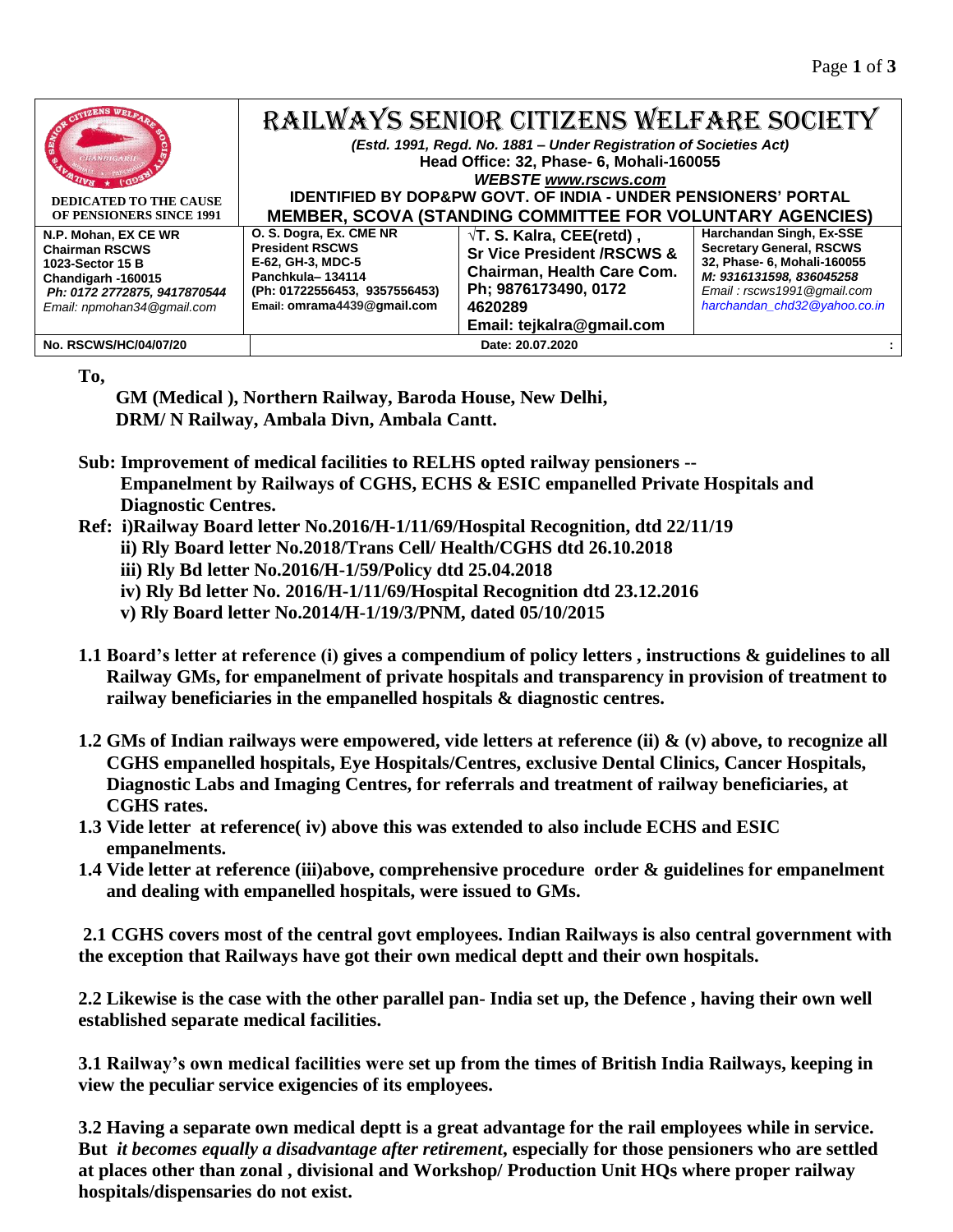**4.1 With advancing age, people require consultation and treatment from specialists and super specialists who are not available at divisional hospitals and are generally there for limited specialties at zonal level hospitals.**

**4.2 Although Railways do have a system of referring patients to private empanelled hospitals for specific specialized treatments , but before doing that, our Admin wants to exhaust all the in- house medical facilities. Therein lies the big drawback for RELHS opted railway retirees.** *And this drawback is realized by railway officers/employees only after their retirement.*

**5. Empanelment of private hospitals and diagnostic centres:-**

**5.1 Although Board has approved recognition / Railway empanelment of all CGHS/ECHS/ESIC approved hospitals and diagnostic centres for specialized treatment at CGHS rates of the city, yet only a few of these are generally covered under Railway empanelments.**

**5.2 It may be better to straightaway club Railways, being a part of the central government, with CGHS, ECHs & ESIC empanelments , as per standard procedure orders.**

**5.3 There are two major advantages of adopting all the CGHS, ECHS & ESIC lists.**

- **i) Patients may choose the hospital/lab most convenient to them – specialty wise or by way of closeness to their places of residence.**
- **ii) They may get OPD treatment from any of these hospitals at affordable CGHS rates, even without being officially referred to these facilities.**

**5.4 Presently OPD treatment, even for chronic ailments, is not generally permitted by Railways at empanelled hospitals, which puts railway retirees at a great disadvantage.**

**6. All these aspects are well described by taking the example of Chandigarh tricity, which includes union territory of Chandigarh, Mohali district of Punjab and Panchkula distt of Haryana. 6.1 A number of RELHS opted railway pensioners are settled in these areas.**

**6.2.1 There is one namesake Health Unit under an ADMO, assisted by a pharmacist, at Chandigarh railway station which is primarily meant to cater to the serving railway employees for day -to -day ailments. There are practically no medical facilities available over here except that medicines are stocked and issued to patients for routine ailments.**

**6.2.2 Even the ADMO' posting has not been on a regular basis in the past. For weeks & months, no doctor had been posted at Chandigarh. Some times a doctor on contract basis was posted temporarily. On other occasions, a doctor from Kalka or Ambala would attend for a couple of days in a week.** 

**6.3 On the other hand, best of medical facilities are available in Chandigarh tricity- both in the public and private sectors.** 

**6.4 Normally railway retirees, of their own, go to private hospitals for specialized consultation and diagnostic checks. Based on those prescriptions, they approach the ADMO, Chandigarh Health Unit. The ADMO may prescribe same or similar medicines or ask the patient to go to Ambala divisional hospital- some 50 Kms away, for the needful. In any case, medicines are procured through local purchase at Ambala, for issuing to the patients, which process takes at least a week .**

**6.5 For taking treatment at railway empanelled private hospitals, there is a strict condition to get the referral done by visiting CMS at Ambala divl hospital.**